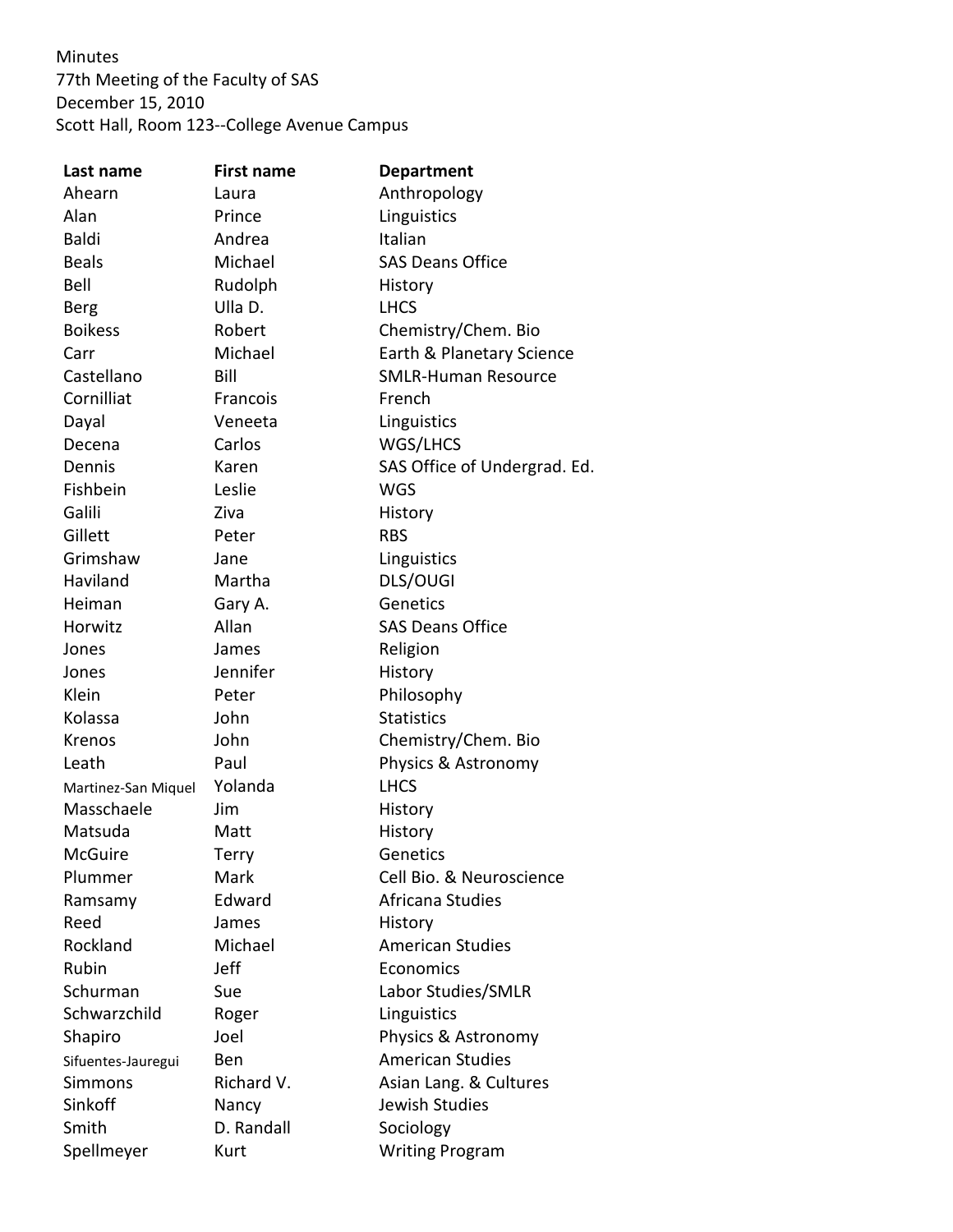| Swenson  | Jimmy   | <b>SAS Deans Office</b> |
|----------|---------|-------------------------|
| Taylor   | John    | Chemistry/Chem. Bio     |
| Tu       | Ching-I | Asian Lang. & Cultures  |
| Voos     | Paula   | Labor Studies/SMLR      |
| Weingart | Michael | Mathematics             |

1. Executive Dean Douglas Greenberg called the meeting to order at 1:07pm.

2. Dean Greenberg eulogized SAS colleagues John R. Z. Abela (Psychology) and Franco Ferrucci (Italian) deceased since our last meeting. Obituaries are available at http://ruinfo.rutgers.edu/InMemorium/default.aspx

3. A motion to accept the meeting agenda, previously circulated, passed.

4. A motion to approve the minutes from the SAS faculty meeting of May 4, 2010, previously circulated, passed.

5. Robert Boikess (Chemistry) reported on the activities of the University Senate, including guidelines for non-Senators to participate in Senate meetings, changes in regulations concerning faculty promotion letters, and the draft policy on academic integrity.

6. Joel Shapiro (Physics) reported on the activities of the New Brunswick Faculty Council. The completed survey of faculty attitudes toward retirement (http://nbfc.rutgers.edu/year10\_11/NBFCRetSurv8.pdf) revealed that faculty did not know much about preparation for retirement or the benefits available to retired faculty.

The SAS deadline of October 15 for promotion packets has been questioned. It has been suggested that the earlier submission of materials makes it difficult to do the best job of evaluating candidates, especially obtaining outside letters.

The Council is pursuing the question of whether the withholding of salary increments is justified, but the data obtained to date cannot be disaggregated to answer questions about the most appropriate places to cut the budget. At Kansas State faculty were able to obtain a detailed audit of the university budget that allowed such an analysis, but that kind of audit of the Rutgers budget is not available to the NBFC.

The Council is also concerned about changes in venue for courses. Traditional lecture/lab courses may be converted to hybrid or on-line without adequate consideration of pedagogical issues by an appropriate curriculum committee.

Discussion: Dean Greenberg stated that he had not received any formal communication expressing concern over the promotion packet deadline. The deadline was moved up by a week this year. SAS has more packets to process that the rest of the university combined and must meet the December 1 deadline of the PRC. The PRC in turn has to be ready for the March 1 BOG meeting.

Leslie Fishbein (American Studies) stated that some flexibility was essential. Circumstances vary with disciplines and individual packets. The process cannot be completely micromanaged.

Paul Leath (Physics) noted the complexities introduced by union work rules and the late return of faculty to campus. There may be grieveable issues raised by packet deadlines.

Dean Greenberg stated that this issue would be on the agenda for a department chairs meeting. We pride ourselves in the quality of our promotion packets which command a lot from us all.

Professor Leath said that he heard stories of "nit-picking" over typos in Form 1A.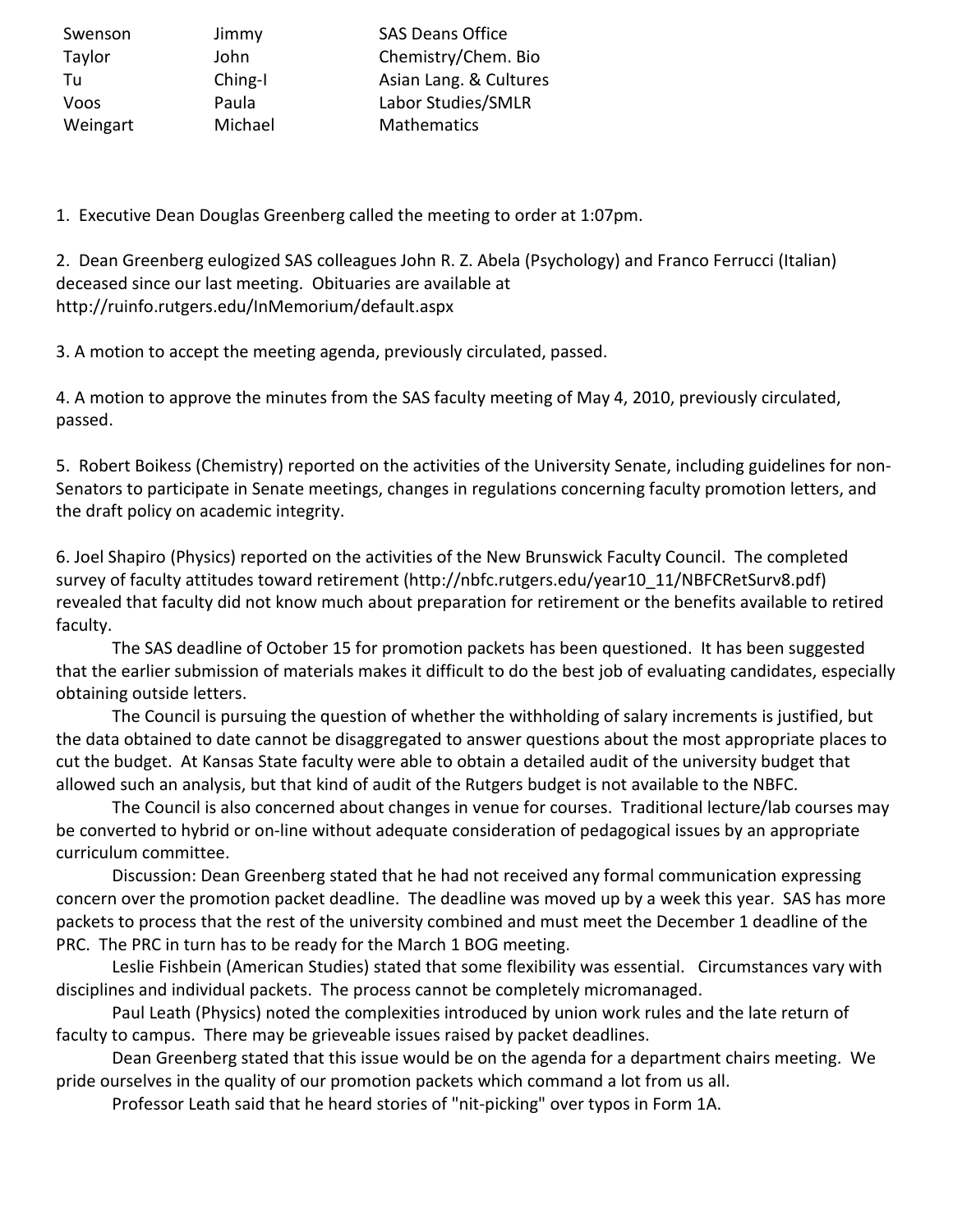Dean Greenberg explained that SAS had to respect requirements from Old Queens but tried to maintain that errors had to be material in order to return a packet. It is in the interest of a candidate for promotion to have the best possible document.

Professor Boikess asked whether A&P committees were still important in SAS. Do they unnecessarily slow down the process. Do we need to maintain them as now constituted?

Dean Greenberg replied that he used the A&P reports and is grateful for them. They are a valuable part of the process.

Professor Fishbein noted that the Senate Personnel Committee was looking at ways to improve the form IA.

Dean Greenberg stated that getting the forms online speeds the process and that he is interested in any efficiencies that we can identify. While departments can do more online, signed paper copies are still required.

7. Larry Scanlon (English), Chair of the Core Requirements Committee, presented the courses judged to meet core curriculum requirements since our May meeting as well as a new major from the School of Labor Management Relations, and four minors from the Bloustein School of Public Policy, the School of Business, and SIEBS.

Discussion: Peter Klein (Philosophy) asked if we should look at the number of non-SAS courses that satisfy core requirements.

Associate Dean Susan Lawrence replied that when courses are taught by affiliates from other faculties they have the same legitimacy as SAS courses. SAS departments have not been as quick to respond to opportunities offered by the new core curriculum as some of our faculty affiliates. Hopefully, we will achieve a healthy balance as we continue to construct the curriculum.

Professor Scanlon noted that while affiliates have generated a large number of courses, those courses tend to have smaller enrollments and do not represent a large percentage of students. They often fill niche needs, and we need all the help we can get in this large and complex undertaking.

Associate Dean Michael Beals stated that a review of transcripts would reveal few, if any, SAS students who had not taken the great majority of their courses from SAS faculty.

Professor James Masschaele (History) asked if we were going to have enough writing courses by next June when the core curriculum would be applied to all of our students. Professor Scanlon assured him that we are on track to meet the demand but of course there is a lot of work to be done in reviewing course submissions.

The motion to approve the Core Requirement Committee report was approved unanimously. Committee report available at: http://sas.rutgers.edu/custom/FacMeetingDec2010/

8. Dean Michael Beals, acting on behalf of Dennis Bathory (Political Science), Chair of the SAS Curriculum Committee, presented the list of courses that were approved since our May meeting. The committee is working on a review of policy regarding hybrid and online courses, as well as a review of winter session offerings over the last three years.

The motion to approve the Curriculum Committee report was approved unanimously. Committee report available at: http://sas.rutgers.edu/custom/FacMeetingDec2010/

9. Executive Dean's Report: Dean Greenberg thanked the two curriculum committees which exemplify our strong traditions of faculty service. The faculty of SAS is not growing, but Engineering, Business, and SIEBS are expanding, and their growth has enormous consequences for SAS because their students take half or more of their course work with us. Will we hire more PTLs or tenure track faculty? As one dean of Engineering remarked, "We enroll them, and you teach them." SAS must have a plan for accommodating the growth of the professional schools that is compatible with our interests as an arts and sciences faculty. Dean Greenberg welcomes our ideas about managing this challenge.